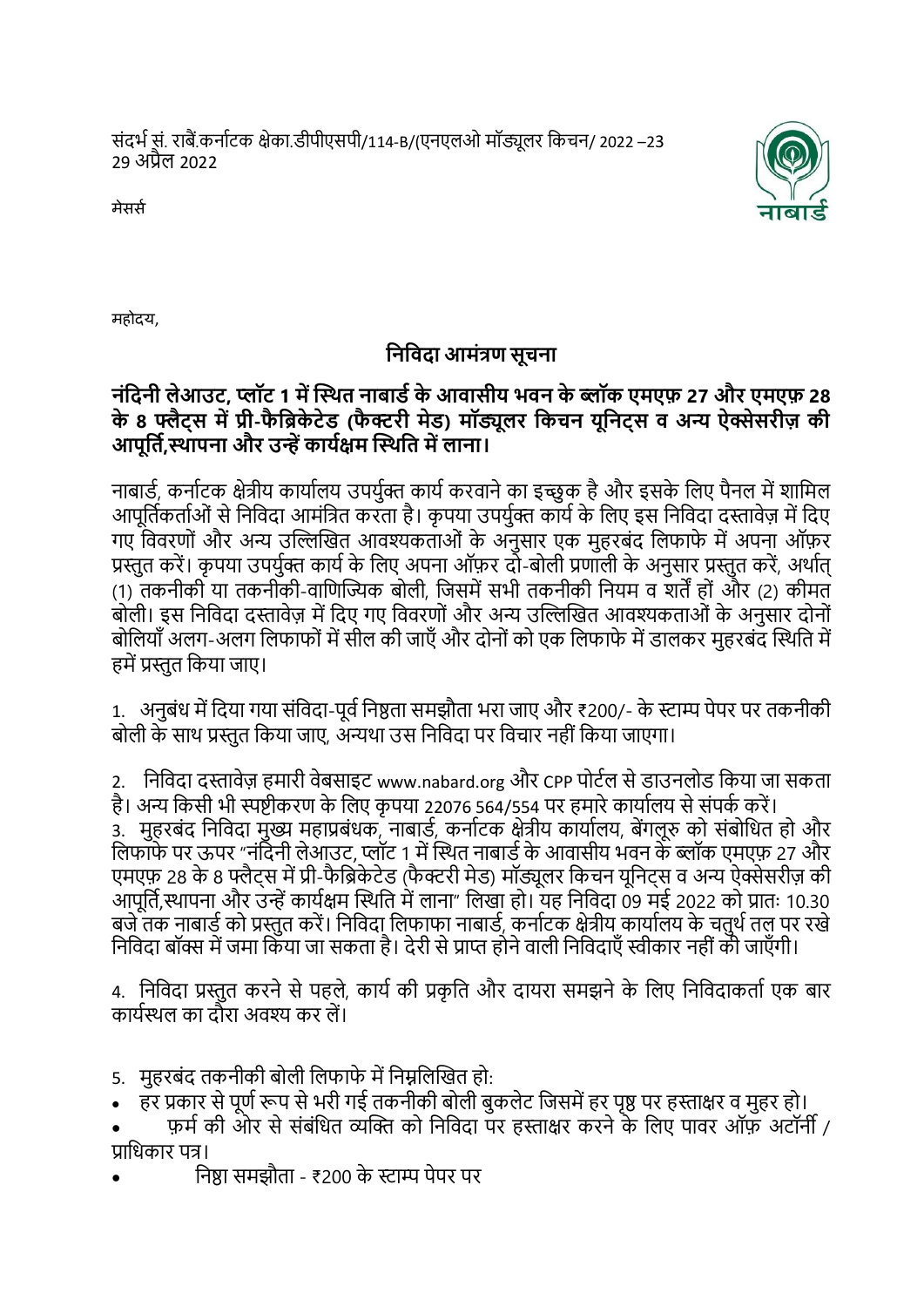6. निविदाओं में किसी भी प्रकार की शर्त न हो। शर्तयक्त बोलियों को रद्द कर दिया जाएगा। इस कार्य से संबंधित किसी भी स्पष्टीकरण के लिए किसी भी कार्यदिवस पर हमारे कार्यालय से संपर्क कर सकते हैं और समय लेकर स्पष्टीकरण प्राप्त कर सकते हैं। **बोली पूर्व बैठक 04 मई 2022 को आयोजित की जा रही है.** बोलीकर्ता कपया इस बैठक में भाग लेकर इस कार्य से संबंधित अपने सभी संदेह/ प्रश्नों का समाधान हमसे प्राप्त करें। आवश्यकता होने पर यह स्पष्टीकरण नाबार्ड वेबसाइट पर भी पोस्ट किया जाएगा और यह निविदा दस्तावेज का हिस्सा माना जाएगा और बोलीकर्ता को तकनीकी बोली के साथ उसे संलग्न करना होगा।

7. महरबंद निविदा (तकनीकी बोली लिफाफा) **09 मई 2022 को प्रातः 11.00 बजे** या बैंक द्वारा निर्धारित किसी बाद की तिथि पर, उस समय उपस्थित रहने के इच्छुक बोलीकर्ताओं या उनके प्रतिनिधियों की उपस्थिति में खोली जाएगी। कीमत बोली उसी दिन या उसके बाद किसी दिन खोली जा सकती है जिसका निर्धारण बैंक करेगा और पात्र बोलीकर्ताओं को सूचित करेगा।

8. निविदा भरने से पहले बोलीकर्ता कृपया निम्नलिखित नोट करें:

बोलियाँ कीमत बोली लिफाफा खोलने से तीन महीने तक मान्य और स्वीकार्य हों।

<u>। परा करने की अवधि : संपूर्ण कार्य परा करने की अवधि 3 सप्ताह है जो कि कार्य आदेश जारी होने के </u> दूसरे दिन से आरंभ मानी जाएगी।

• कार्य पूरा करने में हुए विलंब होने पर स्वीकार की गई निविदा के मूल्य का 0.25% प्रति सप्ताह या उसके हिस्से के लिए लिया जाएगा। यह राशि कार्य के कुल मूल्य का अधिकतम 5% हो सकती है।

• माबार्ड को यह अधिकार है कि वह बिना कोई कारण बताएं किसी भी फर्म/ फर्मों की निविदा/ निविदाओं को आंशिक या पूर्ण रूप से स्वीकार या निरस्त करे।

र्वदीया,

 Sd/- (दीप्ति सनिल) उप महाप्रबंधक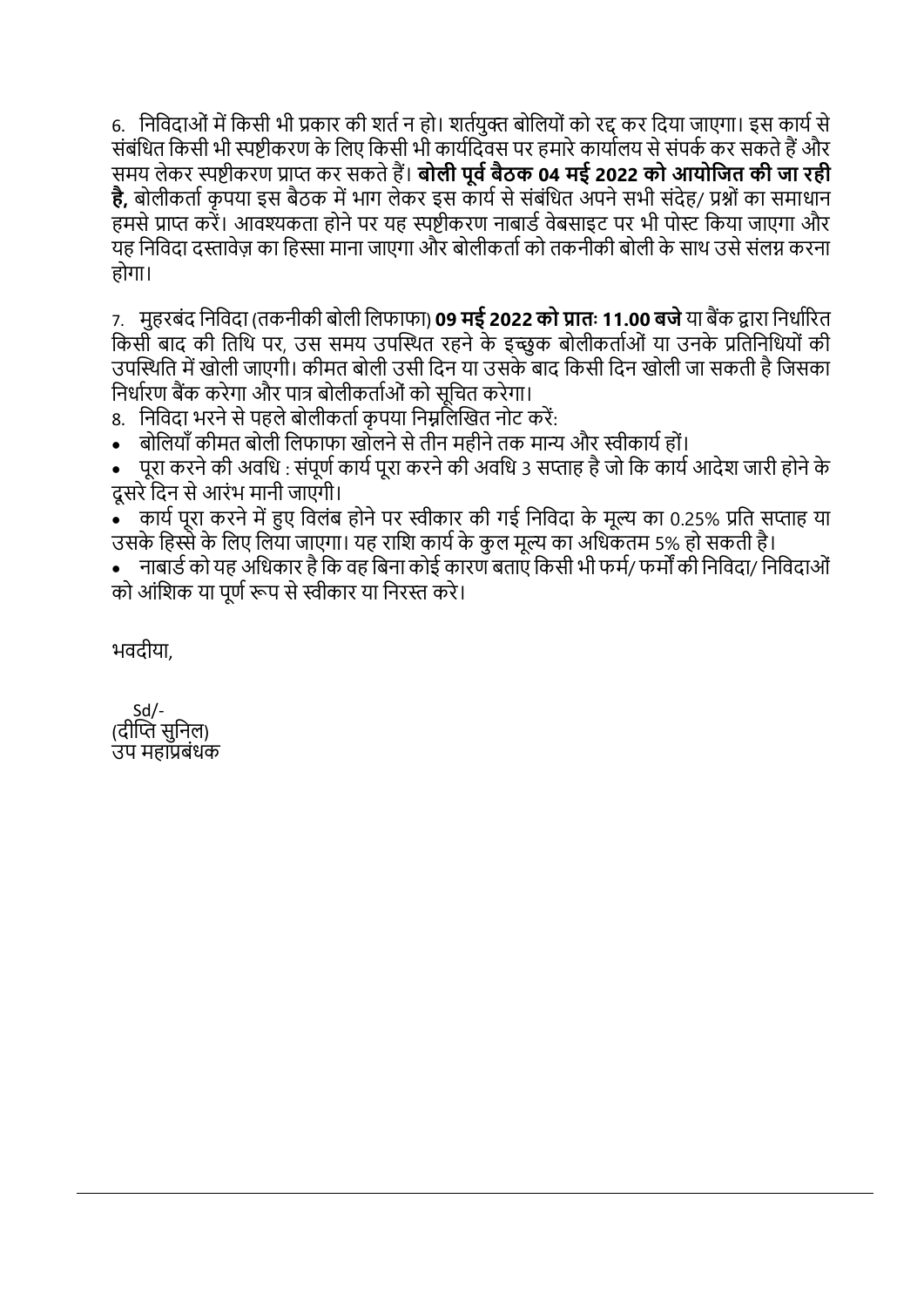Ref. No. NB.KRO. DPSP/114-B/ (NLO Modular Kitchen) / 2022 –23 29 April 2022



M/s

(For vendors empaneled with us for civil/carpentry/interior works valued Rs.18 Lakh

and above only)

Dear Sir,

## **निविदा आमंत्रण सूचिा NOTICE INVITING TENDER**

**Supply, installation and commissioning of pre-fabricated (factory made) Modular Kitchen Units and other accessories in 8 Flats in NABARD Residential Quarters in Block MF 27 and MF28 at Nandini Layout, Plot 1**

NABARD, Karnataka RO intends to undertake the captioned work and therefore, invite offer from the empanelled vendors for the work. We request you to submit your offer in a sealed envelope for the aforesaid work as per detailed specifications and other requirements as mentioned in the tender document. We request you to submit your offer for the above work in two bid system i.e. (1) technical or techno-commercial bid with all technical terms and conditions and (2) price bid. Both the bids should be sealed individually and may be submitted to us in another sealed envelope as per detailed specifications and other requirements as mentioned in the tender document.

9. Pre-contract Integrity Pact as in Annexure may be filled and submitted along with technical bid in Rs.200/- stamp paper, failing which the tender will not be considered.

10. Tender document can be downloaded directly from our website [www.nabard.org](http://www.nabard.org/) and CPP Portal. For any clarification, you may contact our office on 22076 564/554.

11. Sealed Tenders addressed to the Chief General Manager NABARD Karnataka Regional Office, Bengaluru and in an envelope super-scribed as "Tender for Supply, installation and commissioning of pre-fabricated (factory made) Modular Kitchen Units and other accessories in 8 Flats in NABARD Residential Quarters in Block MF 27 and MF28 at Nandini Layout, Plot 1" may be submitted to NABARD by 10:30 AM on 09th May 2022. The tender letters should be dropped inside the Tender Box available at the 4th Floor of NABARD Karnataka Regional Office. Late tenders shall not be accepted.

12. Bidders must necessarily visit the site to understand the nature and scope of the works and be familiar with the site conditions before quoting.

13. The sealed technical Bid envelope shall contain the following :

• Completed Technical bid tender booklet in all respect with every page signed and stamped.

• Power of attorney/Authorisation Letter from the firm/company authorizing the person to sign the tender.

• Integrity Pact in Rs.200 Stamp Paper

14. The tenders should not contain any conditions whatsoever and any conditional bids shall be rejected. Any clarification related to this work may be obtained from us from our office on any working day with prior appointment. **The bidders are requested to attend the Pre-bid meeting to be held at our office at 11:00 AM on 04 May 2022** to get all their doubts / queries related to this work clarified from us. If any clarification is required to be issued, the same shall be posted in the NABARD website and this will also form a part of the tender document and the tenderer shall enclose the same along-with the Technical bid.